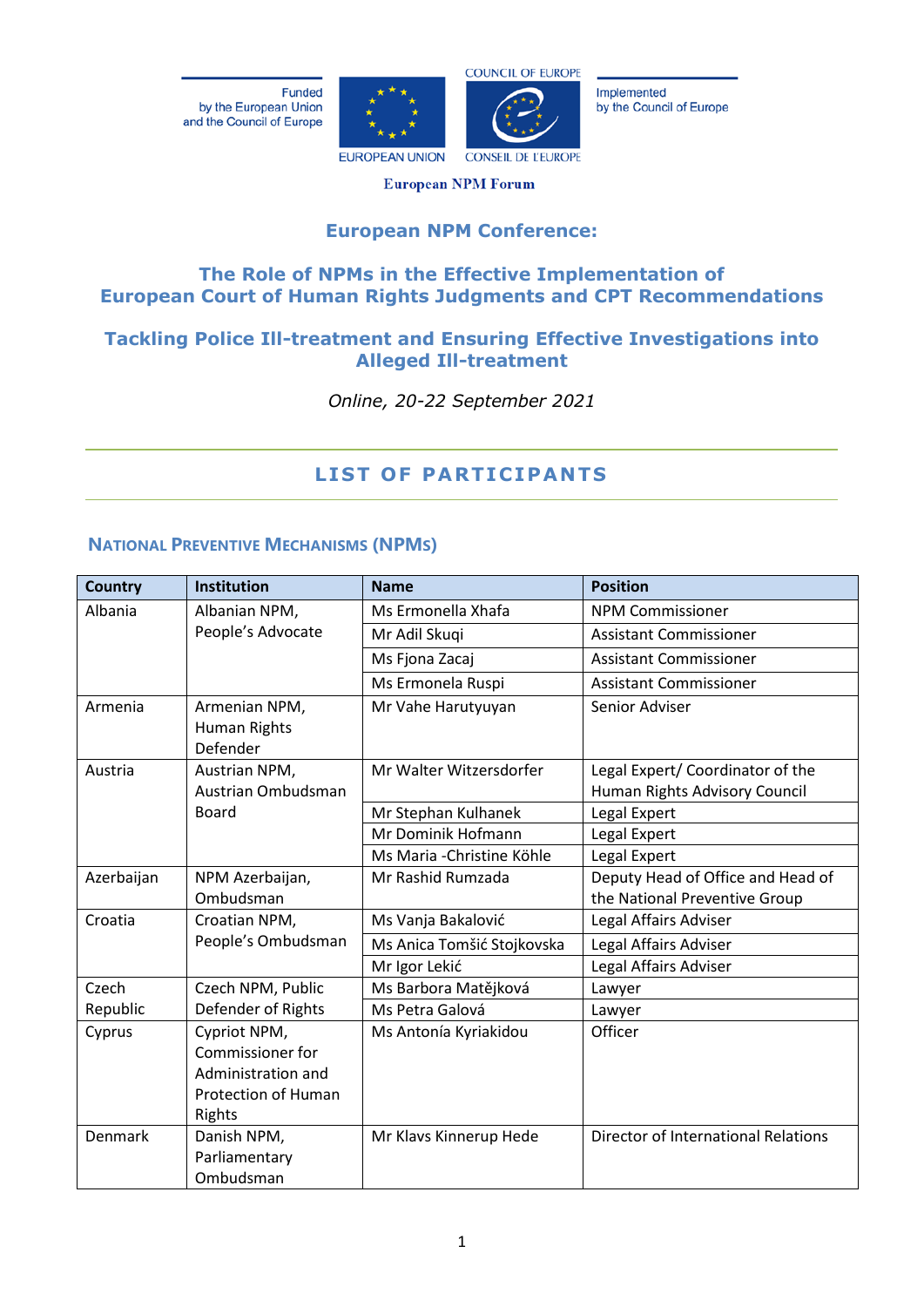| Estonia                | Estonian NPM,                              | Mr Indrek-Ivar Määrits     | <b>Head of Inspection Visits</b>                                |
|------------------------|--------------------------------------------|----------------------------|-----------------------------------------------------------------|
|                        | <b>Chancellor of Justice</b>               |                            | Department                                                      |
| Finland                | Finish NPM,                                | Ms lisa Suhonen            | Principal Legal Adviser / OPCAT-                                |
|                        | Parliamentary                              |                            | Coordinator                                                     |
|                        | Ombudsman                                  | Mr Juha Haapamäki          | Principal Legal Adviser                                         |
|                        |                                            | Mr Jari Pirjola            | Principal Legal Adviser                                         |
|                        | Finnish Human Rights                       | Ms Maija Hirvi             | <b>Associate Expert</b>                                         |
|                        | Centre                                     |                            |                                                                 |
| France                 | French NPM, National                       | Ms Anne-Sophie Bonnet      | Monitor, Officer in Charge of                                   |
|                        | <b>Monitoring Authority</b>                |                            | <b>International Relations</b>                                  |
|                        | for Places of                              |                            |                                                                 |
|                        | Deprivation of Liberty                     |                            |                                                                 |
| Georgia                | Georgian NPM, Public<br>Defender           | Mr Giorgi Burjanadze       | Deputy Public Defender                                          |
| Greece                 | Greek NPM/ National                        | Mr George Nikolopoulos     | Deputy Ombudsman, Head of NPM                                   |
|                        | Mechanism for the                          | Ms Chryssa Hatzi           | Senior Investigator                                             |
|                        | Investigation of                           | Ms Chrysoula Antoniou      | Senior Investigator                                             |
|                        | Arbitrary Incidents,                       | Mr Stergios Preventis      | Senior Investigator                                             |
|                        | Greek Ombudsman                            | Ms Eleni Kalampakou        | Senior Investigator                                             |
|                        |                                            | Mr Sergios Drosos          | Senior Investigator                                             |
|                        |                                            | Ms Maria Voutsinou         | Senior Investigator                                             |
| Hungary                | Hungarian NPM,<br>Commissioner for         | Mr Sárközy István dr       | Senior Legal Adviser                                            |
|                        | <b>Fundamental Rights</b>                  |                            |                                                                 |
| Iceland                | Parliamentary                              | Ms Vilhelmína Ósk          | Head of Own-initiative Investigations                           |
|                        | Ombudsman                                  | Ólafsdóttir                | Unit                                                            |
|                        |                                            | Ms Elísabet Ingólfsdóttir  | Legal Adviser, OPCAT Monitoring<br>Unit                         |
| Ireland                | Inspectorate of Prisons                    | Ms Patricia Gilheaney      | Chief Inspector of Prisons                                      |
|                        | (not NPM)                                  | Ms Ciara O'Connell         | Senior Inspector                                                |
| Italy                  | Italian NPM, National<br>Authority for the | Mr Massimiliano Bagaglini  | Head of Deprivation of Liberty and<br>Migrants Unit, SPT Member |
|                        | <b>Rights of Persons</b>                   | Ms Antonella Dionisi       | Officer, National and International                             |
|                        | Deprived of their                          |                            | <b>Relations Unit</b>                                           |
|                        | Liberty                                    |                            |                                                                 |
|                        |                                            |                            |                                                                 |
| Kosovo <sup>1</sup>    | <b>NPM Kosovo</b>                          | Mr Niman Hadjari           | Senior Legal Adviser for the                                    |
|                        | Ombudsperson                               |                            | <b>Prevention of Torture</b>                                    |
|                        | Institution                                | Ms Fidane Zekaj            | Legal Adviser for the Prevention of<br>Torture                  |
| Latvia                 | Ombudsman's Office                         | Ms Veronika Sproģe-Saksone | <b>Consultant for Social Affairs</b>                            |
|                        | (not NPM)                                  |                            |                                                                 |
| Liechtenstein          | Liechtenstein NPM,                         | Ms Monika Büchel           | Chairperson                                                     |
|                        | <b>Sanctions Committee</b>                 |                            |                                                                 |
| Republic of<br>Moldova | NPM Moldova,<br>People's Advocate          | Ms Svetlana Doltu          | Member, NPM                                                     |
| Montenegro             | Montenegrin NPM,                           | Ms Zdenka Perović          | Deputy Ombudsman, Head of NPM,                                  |
|                        | Protector of Human                         |                            | SPT member                                                      |
|                        | <b>Rights and Freedoms</b>                 | Ms Mirjana Radović         | Chief Adviser, NPM                                              |
|                        |                                            |                            |                                                                 |

<sup>1</sup> This designation is without prejudice to positions on status and is in line with UNSCR 1244 and the ICJ Opinion on the Kosovo Declaration of Independence.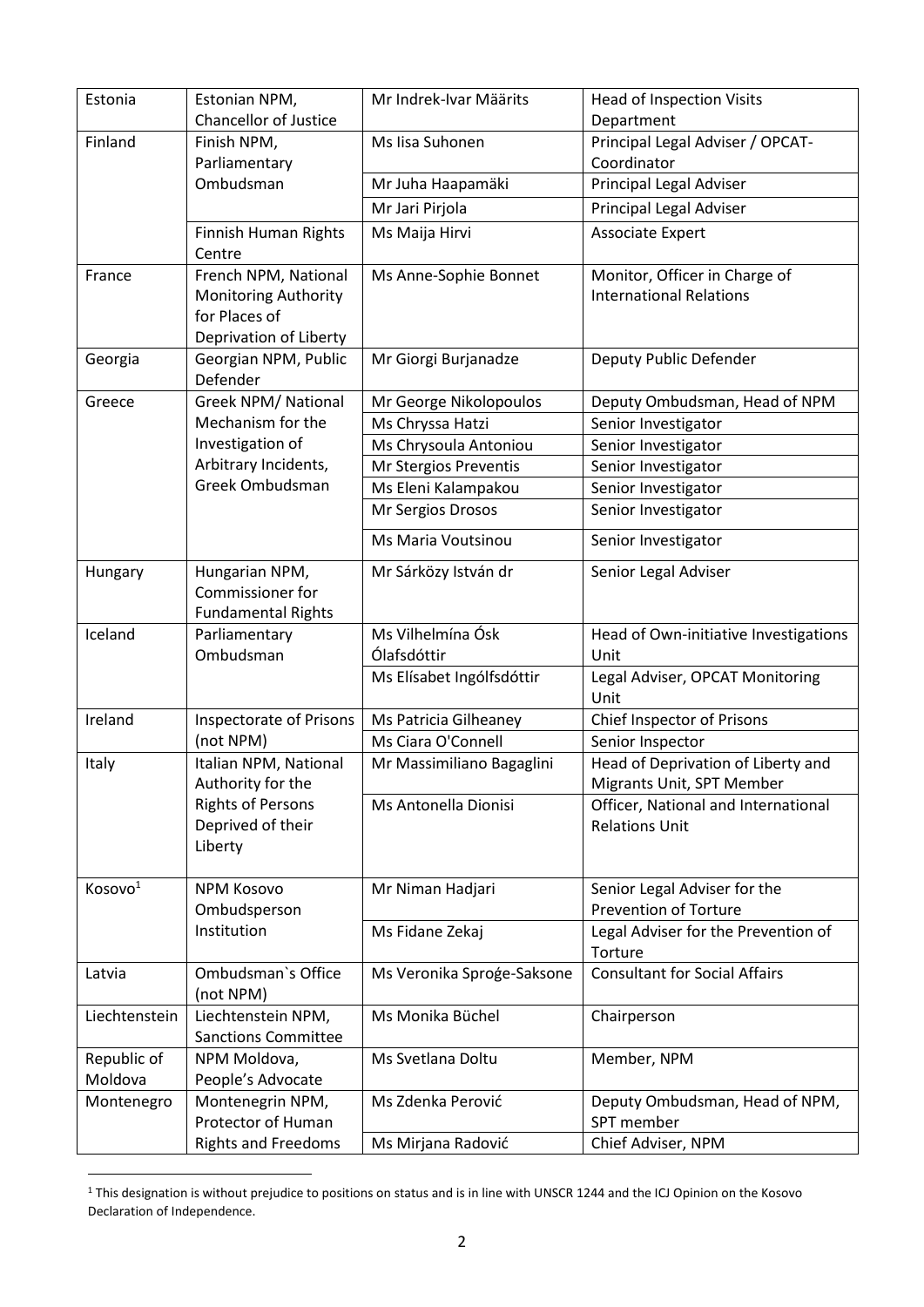| North<br>Macedonia | <b>NPM North</b><br>Macedonia,<br>Ombudsman                          | Ms Vjollca Rrushaj                    | <b>State Adviser</b>                                |
|--------------------|----------------------------------------------------------------------|---------------------------------------|-----------------------------------------------------|
| Morocco            | Moroccan NPM,                                                        | Mr Benajiba Mohammed                  | <b>NPM Coordinator</b>                              |
|                    | <b>National Human Rights</b>                                         | Mr Mourad Errarhib                    | Director of Private Office                          |
|                    | Council                                                              | Mr Khalid Ramli                       | Director of Cooperation and                         |
|                    |                                                                      |                                       | <b>International Relations</b>                      |
|                    |                                                                      | Mr Fath Elhabti                       | Head of Division, European System                   |
|                    |                                                                      | Mr Hamid Benhaddou                    | Staff, NPM                                          |
|                    |                                                                      | Ms Aicha Nassiri                      | Member, MNP                                         |
| Poland             | Polish NPM,<br><b>Commissioner for</b>                               | Ms Hanna Machinska                    | Deputy Commissioner for Human<br>Rights             |
|                    | <b>Human Rights</b>                                                  | Mr Przemysław Kazimirski              | Head of NPM                                         |
|                    |                                                                      | Mr Marcin Kusy                        | Deputy Head of NPM                                  |
| Portugal           | Portuguese NPM,                                                      | Mr Miguel Feldmann                    | Legal Adviser                                       |
|                    | Protector of Justice                                                 |                                       |                                                     |
| Romania            | Romanian NPM,                                                        | Ms Alina Aron                         | Counsellor                                          |
|                    | Ombudsman                                                            | Ms Maria Lepadatu                     | Counsellor                                          |
|                    | Institution                                                          | Ms Izabela Cernavodeanu               | Counsellor                                          |
|                    |                                                                      | Mr Lucian Mosoiu                      | Counsellor                                          |
|                    |                                                                      | Ms Cleopatra Heroi                    | Counsellor                                          |
|                    |                                                                      | Ms Nicoleta Constantinescu            | Counsellor                                          |
|                    |                                                                      | Ms Mihaela Sîrbu                      | Counsellor                                          |
|                    |                                                                      | Mr Balan Dragoș Gelu                  | Counsellor                                          |
|                    |                                                                      | Mr Nicolae Voicu                      | Counsellor                                          |
| Serbia             | Serbian NPM,<br><b>Protector of Citizens</b>                         | Ms Nataša Tanjević, PhD               | Deputy Protector of Citizens, Head of<br><b>NPM</b> |
|                    |                                                                      | Mr Nikola Backović                    | Independent Counsellor                              |
|                    |                                                                      | Ms Tamara Blagojević                  | Senior Adviser                                      |
|                    |                                                                      | Ms Ivana Bosiljcić                    | Senior Adviser                                      |
| Slovenia           | Human Rights<br>Ombudsman                                            | Mr Miha Horvat                        | Deputy Ombudsman                                    |
| Spain              | Spanish NPM,<br>Defensor del Pueblo                                  | Mr Rocío Monterroso<br><b>Barrero</b> | Adviser, NPM                                        |
|                    |                                                                      | Ms Ruth Montero Gomez                 | Adviser, NPM                                        |
| Sweden             | Swedish NPM,<br>Parliamentary<br>Ombudsmen                           | Mr Lars Olsson                        | Legal Adviser                                       |
| Switzerland        | Swiss NPM, National                                                  | Ms Livia Hadorn                       | <b>Head of Secretariat</b>                          |
|                    | Commission for the                                                   | Mr Lukas Heim                         | Adviser                                             |
|                    | <b>Prevention of Torture</b>                                         | Ms Alexandra Kossin                   | Scientific Collaborator                             |
| Tunisia            | Tunisian NPM,<br><b>National Commission</b><br>for the Prevention of | Mr Fethi Jarray                       | President, Head of NPM                              |
| Turkey             | Torture<br>Turkish NPM, Human                                        | Mr Ertuğrul Yazar                     | Expert                                              |
|                    | <b>Rights and Equality</b>                                           | Ms Gulsun Uludag Abay                 | <b>Assistant Expert</b>                             |
|                    | Institution of Turkey                                                | Ms Ayse Nazlı Mercimek                | <b>Assistant Expert</b>                             |
|                    |                                                                      | Mr Kutlu Aksu                         | <b>Assistant Expert</b>                             |
|                    |                                                                      | Mr Mehmet Alp Didinmez                | Coordinator                                         |
|                    |                                                                      | Ms Ezgi Kaşkaval Okyay                | <b>Assistant Expert</b>                             |
|                    |                                                                      | Mr Salih Günay                        | <b>Assistant Expert</b>                             |
|                    |                                                                      |                                       |                                                     |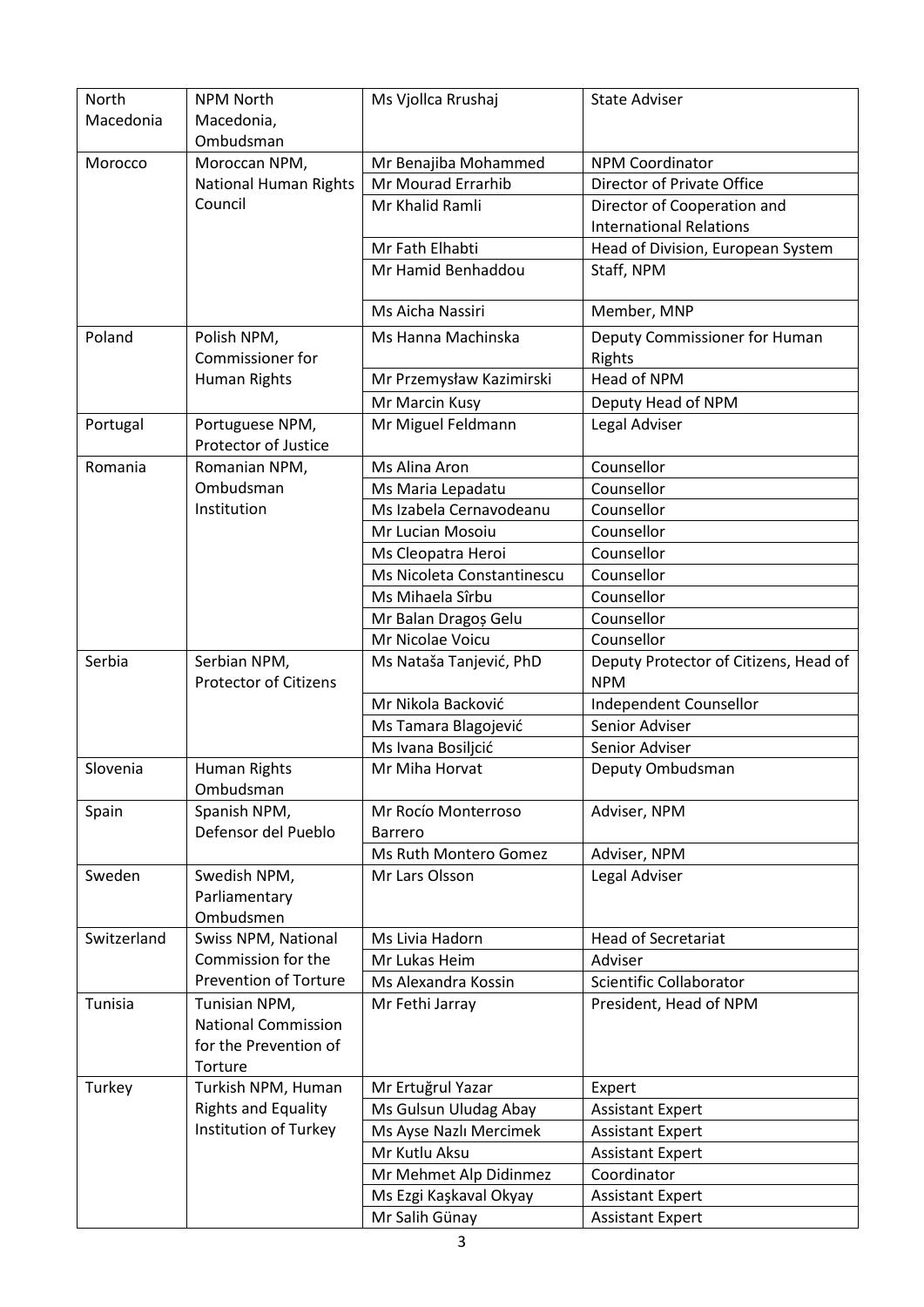|         |                                                                  | Ms Fatma Sueda İman      | <b>Assistant Expert</b>                     |
|---------|------------------------------------------------------------------|--------------------------|---------------------------------------------|
|         |                                                                  | Ms Çiğdem Çelik          | Expert                                      |
|         |                                                                  | Ms Merve Habuloğlu       | <b>Assistant Expert</b>                     |
|         |                                                                  | Merve Soylu Çaki         | Hâkim / Judge                               |
| Ukraine | Ukrainian NPM,<br>Parliament<br>Commissioner for<br>Human Rights | Mr Maksym Malyshev       | Deputy Head of NPM Department               |
| United  | UK NPM                                                           | Mr John Wadham           | Chair of UK NPM                             |
| Kingdom | UK NPM                                                           | Ms Lucy Gregg            | Head of Secretariat, UK NPM                 |
|         | Her Majesty's<br>Inspectorate of Prisons<br>for Scotland (HMIPS) | Ms Wendy Sinclair-Gieben | Her Majesty's Chief Inspector of<br>Prisons |
| United  | Her Majesty's                                                    | Ms Jane Glenister        | Senior Policy Officer                       |
| Kingdom | Inspectorate of Prisons<br>for England and Wales<br>(HMIP)       | Ms Kellie Reeve          | Team Leader                                 |
|         | <b>Scottish Police</b>                                           | Ms Kirsty Scott          | <b>Independent Custody Visiting</b>         |
|         | Authority                                                        |                          | <b>National Manager Scotland</b>            |
|         | Independent<br><b>Monitoring Board</b>                           | Mr Thomas Logue          | <b>NPM Co-ordination</b>                    |

### **INTERNATIONAL/REGIONAL EXPERTS**

| Institution                              | <b>Name</b>                | Position                                   |
|------------------------------------------|----------------------------|--------------------------------------------|
| <b>Association for the Creation</b>      | Mr Philippe Pottier        | Chairperson                                |
| of an International Training             | <b>Mr Patrick Marest</b>   | Director                                   |
| Centre for Visits to Places of           | Mr Vincent Theis           | Secretariat, former member of the CPT      |
| Deprivation of Liberty                   | Mr Jean-Marie Delarue      | Member, former Head of the French NPM      |
| Association for the                      | Mr Michael Kellett         | Vice-President of the Board of APT, former |
| Prevention of Torture (APT)              |                            | police officer, and CPT expert             |
|                                          | Ms Valentina Cadelo        | Legal Adviser                              |
| Convention against Torture               | Ms Gayethri Pillay         | Head of Secretariat (Acting)               |
| Initiative (CTI)                         | Ms Stephanie Selg          | Senior Adviser                             |
| European Implementation<br>Network (EIN) | Ms Ioana Iliescu           | Law and Advocacy Officer                   |
| European Network of                      | Ms Katrien Meuwissen       | Senior Human Rights Officer                |
| <b>National Human Rights</b>             |                            |                                            |
| Institutions (ENNHRI)                    | Ms Silvia Casale           | President                                  |
| Independent NPM                          |                            |                                            |
| Observatory (NPM Obs)                    | Mr Markus Jaeger           | Executive Director, former Head of the     |
|                                          |                            | Independent Human Rights Bodies            |
|                                          |                            | Division, Council of Europe                |
|                                          | Mr Patrizio Gonnella       | Professor, Assoziatione Antigone           |
| Irish Garda Síochána                     | Ms Justice Mary Ellen Ring | Chairperson, Judge of the High Court,      |
| <b>Ombudsman Commission</b>              |                            | Member of the Independent Police           |
|                                          |                            | Complaints Authorities' Network (IPCAN)    |
| Ludwig Boltzmann Institute               | Ms Giuliana Monina         | Head of Programme Line                     |
| for Fundamental and Human                | Ms Nora Katona             | Researcher                                 |
| Rights                                   | Mr Hauke Benjes-Pitcz      | Researcher                                 |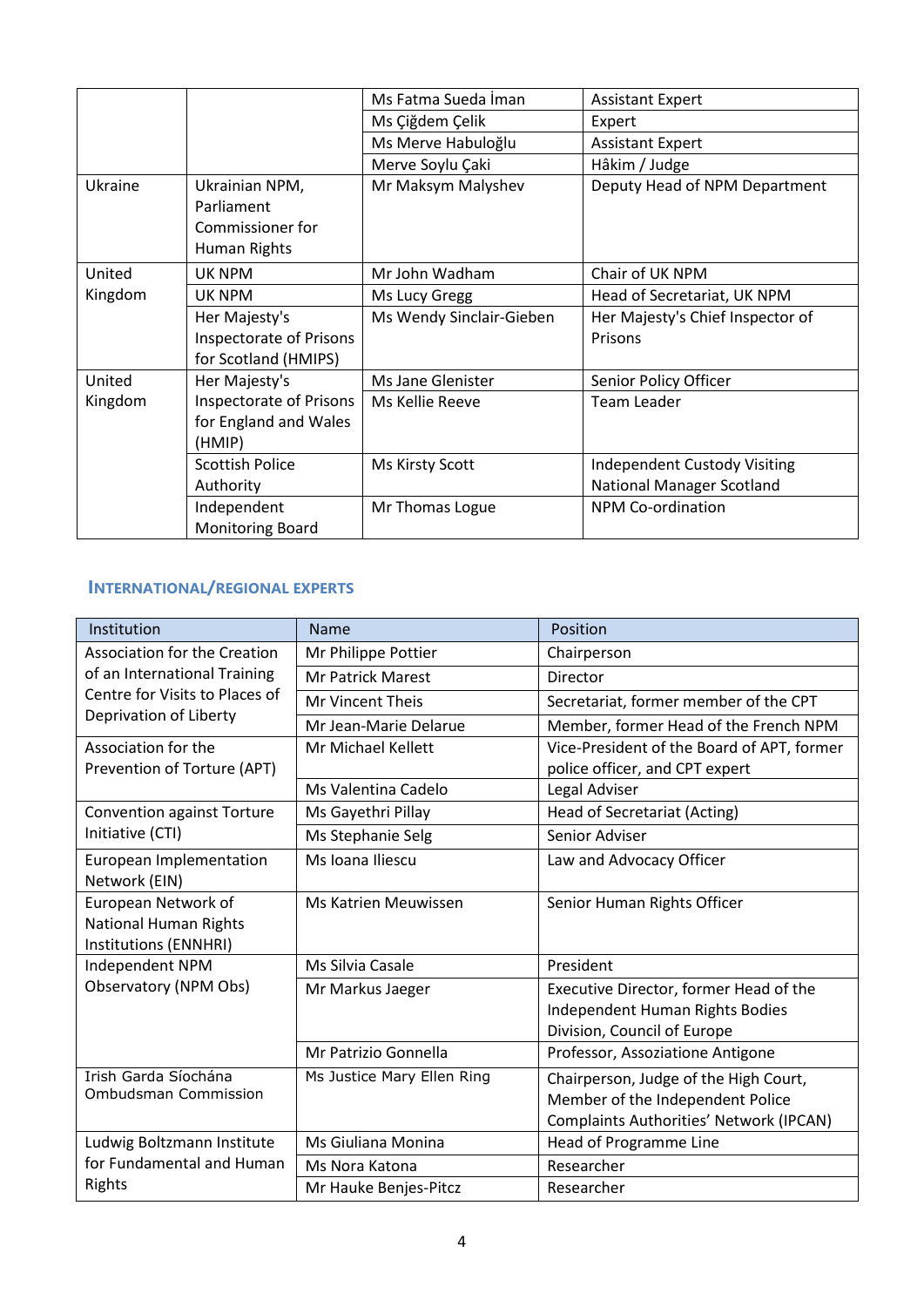| Norwegian Bureau for the<br><b>Investigation of Police Affairs</b>            | Ms Guro Glærum Kleppe          | Deputy Director, Member of the<br>Independent Police Complaints Authorities'<br>Network (IPCAN) |
|-------------------------------------------------------------------------------|--------------------------------|-------------------------------------------------------------------------------------------------|
| <b>OSCE Office for Democratic</b><br>Institutions and Human<br>Rights (ODIHR) | Ms Jennifer Roberts            | <b>Assistant Project Officer</b>                                                                |
| Open Society and Justice                                                      | Ms Maïté de Rue                | Senior Legal Officer, former Deputy                                                             |
| Initiative (OSJI)                                                             |                                | Prosecutor and former member and Vice-                                                          |
|                                                                               |                                | President of the CPT                                                                            |
| Penal Reform International                                                    | Ms Triona Lenihan              | Policy and International Advocacy Manager                                                       |
| (PRI)                                                                         |                                |                                                                                                 |
| Prison Insider                                                                | Ms Florence Laufer             | Director                                                                                        |
|                                                                               | Ms Lola Martin Moro            | PhD Student, National Conservatory of arts                                                      |
|                                                                               |                                | and Professions (CIFRE)                                                                         |
| Prisons: the Rule of Law,                                                     | Ms Marie Steinbrecher (General | Research Fellow, PRILA project, Trinity                                                         |
| <b>Accountability and Rights</b>                                              | Rapporteur of the Conference)  | College Dublin                                                                                  |
| (PRILA)                                                                       |                                |                                                                                                 |
| <b>World Organisation Against</b>                                             | Mr Gerald Staberock            | <b>Secretary General</b>                                                                        |
| Torture (OMCT)                                                                | Ms Eugenia Andreyuk            | Human Rights Advisor, Regional                                                                  |
|                                                                               |                                | Programme of Europe and Central Asia                                                            |

## **COUNCIL OF EUROPE**

| Institution                              | Name                        | Position                                    |
|------------------------------------------|-----------------------------|---------------------------------------------|
| <b>European Court of Human</b><br>Rights | Mr Latif Hüseynov           | Judge, former President of the CPT          |
| European Committee for the               | Ms Vânia Costa-Ramos        | CPT member                                  |
| Prevention of Torture and                | Mr Mykola Gnatovskyy        | CPT member and former President of the      |
| Inhuman or Degrading                     |                             | <b>CPT</b>                                  |
| <b>Treatment or Punishment</b>           |                             |                                             |
| (CPT)                                    |                             |                                             |
| Council of Europe                        | Mr Christophe Poirel        | Director of Human Rights                    |
|                                          | Ms Jennifer Schütze-Reymann | Head of Unit, Torture Prevention Unit       |
|                                          | Mr Sebastian Rietz          | Project Manager, European NPM Forum         |
|                                          | Ms Evangelia Vratsida       | Project Assistant                           |
|                                          | Ms Katharina Ebner          | Project Manager                             |
|                                          | Ms Claire Ovey              | Head of Department, Department for the      |
|                                          |                             | Execution of Judgments of the European      |
|                                          |                             | Court of Human Rights                       |
|                                          | Mr Nikolaos Sitaropoulos    | Head of Division, Department for the        |
|                                          |                             | <b>Execution of Judgments</b>               |
|                                          | Mr Pavlo Pushkar            | Head of Division, Department for the        |
|                                          |                             | <b>Execution of Judgments</b>               |
|                                          | Mr Patrick Schäfer          | Head of Section, Department for the         |
|                                          |                             | <b>Execution of Judgments</b>               |
|                                          | Ms Lubov Stoytcheva         | Head of Section, Department for the         |
|                                          |                             | <b>Execution of Judgments</b>               |
|                                          | Mr Özgür Derman             | Head of Division, Office of the Council of  |
|                                          |                             | <b>Europe Commissioner for Human Rights</b> |
|                                          | Mr Yves Rolland             | Police Programme Adviser, Criminal Law      |
|                                          |                             | Co-operation Unit                           |
|                                          | Ms Anouchka Galhardo        | Project Manager                             |